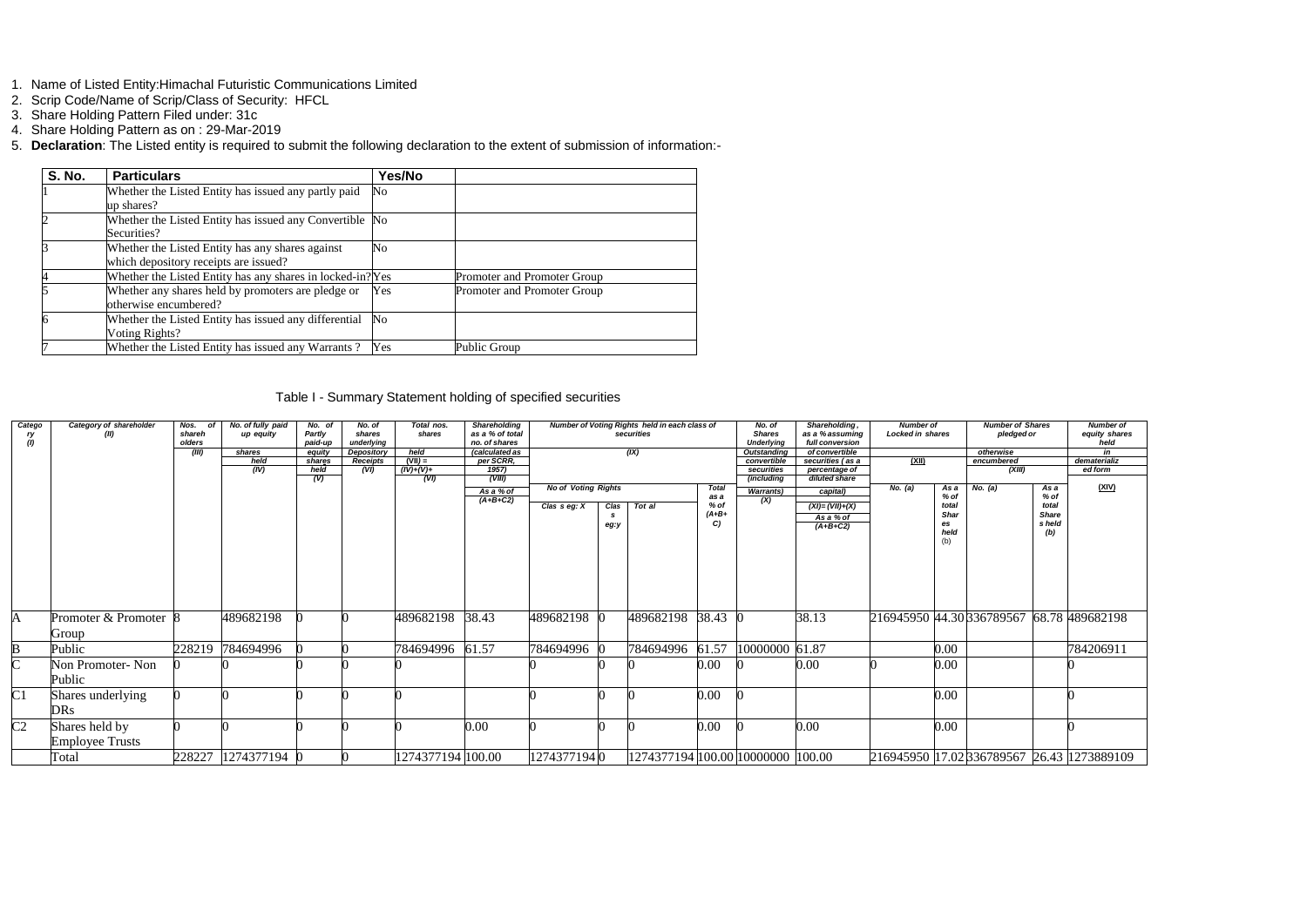## Table II - Statement showing shareholding pattern of the Promoter and Promoter Group

| Category & Name                          | PAN        | No. of          | No. of          | Partly                    | Nos. of              | <b>Total</b>    | <b>Sharehol</b>                   | <b>Number of Voting Rights held in</b> |       |                 |                                            | No. of                             | Shareholdin                                                                                                               | <b>Number of</b>           |                                            | <b>Number of</b>                |                                      | <b>Number of</b>      |
|------------------------------------------|------------|-----------------|-----------------|---------------------------|----------------------|-----------------|-----------------------------------|----------------------------------------|-------|-----------------|--------------------------------------------|------------------------------------|---------------------------------------------------------------------------------------------------------------------------|----------------------------|--------------------------------------------|---------------------------------|--------------------------------------|-----------------------|
| of the<br><b>Shareholders</b>            | (II)       | shareh<br>older | fully<br>paid   | paid-up<br>equity         | shares<br>underlying | nos.<br>shares  | ding %<br>calculate               | each class of securities               |       | (IX)            |                                            | <b>Shares</b><br><b>Underlying</b> | $q$ , as a $%$<br>assuming                                                                                                | <b>Locked in</b><br>shares |                                            | <b>Shares</b><br>pledged or     |                                      | equity<br>shares held |
| (1)                                      |            | (III)           | up              | shares                    | <b>Depository</b>    | held            | d as per                          |                                        |       |                 |                                            | <b>Outstanding</b>                 | full                                                                                                                      | (XII)                      |                                            | otherwise                       |                                      | in                    |
|                                          |            |                 | equity          | held                      | Receipts             | $(VII =$        | SCRR,                             |                                        |       |                 |                                            | convertible                        | conversion                                                                                                                |                            |                                            | encumbered                      |                                      | dematerializ          |
|                                          |            |                 | share<br>s held | $\overline{(\mathsf{V})}$ | (VI)                 | $IV+V+VI$       | 1957                              | <b>No of Voting Rights</b>             |       |                 | Total as                                   | securities<br>(including           | of<br>convertible                                                                                                         | No. (a)                    | As a                                       | (XIII)<br>No. (a)               | As a                                 | ed form<br>(XIV)      |
|                                          |            |                 | (IV)            |                           |                      |                 | As a % of<br>$(A+B+C2)$<br>(VIII) | <b>Class X</b>                         | Class | Tot al          | a % of<br>Total<br><b>Voting</b><br>rights | <b>Warrants)</b><br>(X)            | securities (<br>as a<br>percentage<br>of diluted<br>share<br>capital)<br>$(XI) =$<br>$(VII)+(X)$ as a<br>% of<br>$A+B+C2$ |                            | % of<br>total<br>Shar<br>es<br>held<br>(b) |                                 | % of<br>total<br>share s<br>held (b) |                       |
| Indian                                   |            |                 |                 |                           |                      |                 | 0.00                              |                                        |       |                 | 0.00                                       |                                    | 0.00                                                                                                                      |                            | 0.00                                       |                                 | 0.00                                 |                       |
| Individuals/Hindu                        |            |                 | 555397          |                           |                      | 555397          | 0.04                              | 555397                                 |       | 555397          | 0.04                                       |                                    | 0.04                                                                                                                      |                            | 0.00                                       | 239700                          | 43.16                                | 555397                |
| undivided Family                         |            |                 |                 |                           |                      |                 |                                   |                                        |       |                 |                                            |                                    |                                                                                                                           |                            |                                            |                                 |                                      |                       |
| Mahendra Nahata                          | AAOPN6698M |                 | 73477           |                           |                      | 73477           | 0.01                              | 73477                                  |       | 73477           | 0.01                                       |                                    | 0.01                                                                                                                      |                            | 0.00                                       |                                 | 0.00                                 | 73477                 |
| <b>Anant Nahata</b>                      | ABGPN0784M |                 | 470000          |                           |                      | 470000          | 0.04                              | 470000                                 |       | 470000          | 0.04                                       |                                    | 0.04                                                                                                                      |                            | 0.00                                       | 239700                          | 51.00                                | 470000                |
| Manik Lal Nahata                         | ABSPN5685M |                 | 11920           |                           |                      | 11920           | 0.00                              | 11920                                  |       | 11920           | 0.00                                       |                                    | 0.00                                                                                                                      |                            | 0.00                                       |                                 | 0.00                                 | 11920                 |
| Central Government/ State                |            |                 |                 |                           |                      |                 | 0.00                              |                                        |       |                 | 0.00                                       |                                    | 0.00                                                                                                                      |                            | 0.00                                       |                                 | 0.00                                 |                       |
| Government(s)                            |            |                 |                 |                           |                      |                 |                                   |                                        |       |                 |                                            |                                    |                                                                                                                           |                            |                                            |                                 |                                      |                       |
| Financial Institutions/                  |            |                 |                 |                           |                      |                 | 0.00                              |                                        |       |                 | 0.00                                       |                                    | 0.00                                                                                                                      |                            | 0.00                                       |                                 | 0.00                                 |                       |
| <b>Banks</b>                             |            |                 |                 |                           |                      |                 |                                   |                                        |       |                 |                                            |                                    |                                                                                                                           |                            |                                            |                                 |                                      |                       |
| Any Other (specify)                      |            |                 | 489126801       |                           |                      | 489126801 38.38 |                                   | 489126801 0                            |       | 489126801 38.38 |                                            |                                    | 38.08                                                                                                                     | 216945950 44.35            |                                            | 336549867 68.81                 |                                      | 489126801             |
| <b>Bodies Corporate</b>                  |            |                 | 489126801       |                           |                      | 489126801 38.37 |                                   | 489126801 0                            |       | 489126801 38.37 |                                            |                                    | 38.08                                                                                                                     | 216945950 92.69            |                                            | 336549867 142.64                |                                      | 489126801             |
| <b>MN Ventures Private</b>               | AACCI2827E |                 | 245890000       |                           |                      | 245890000 19.29 |                                   | 245890000 0                            |       | 245890000 19.29 |                                            |                                    | 19.14                                                                                                                     |                            |                                            | 124311100 50.56 216819717 88.18 |                                      | 245890000             |
| Limited                                  |            |                 |                 |                           |                      |                 |                                   |                                        |       |                 |                                            |                                    |                                                                                                                           |                            |                                            |                                 |                                      |                       |
| NextWave                                 | AACCD7696J |                 | 219865000       |                           |                      | 219865000 17.25 |                                   | 219865000 0                            |       | 219865000 17.25 |                                            |                                    | 17.12                                                                                                                     | 92634850                   | 42.13                                      | 119730150 54.46                 |                                      | 219865000             |
| <b>Communications Private</b><br>Limited |            |                 |                 |                           |                      |                 |                                   |                                        |       |                 |                                            |                                    |                                                                                                                           |                            |                                            |                                 |                                      |                       |
| Fitcore Tech-Solutions Pvt. AACCF4508R   |            |                 | 22400000        |                           |                      | 22400000        | 1.76                              | 22400000                               |       | 22400000        | 1.76                                       |                                    | 1.74                                                                                                                      |                            | 0.00                                       |                                 | 0.00                                 | 22400000              |
| td.                                      |            |                 |                 |                           |                      |                 |                                   |                                        |       |                 |                                            |                                    |                                                                                                                           |                            |                                            |                                 |                                      |                       |
| Vinsan Brothers (P) Ltd                  | AAACV9277F |                 | 671600          |                           |                      | 671600          | 0.05                              | 671600                                 |       | 671600          | 0.05                                       |                                    | 0.05                                                                                                                      |                            | 0.00                                       |                                 | 0.00                                 | 671600                |
| <b>Shanker Sales Promotion</b>           | AAECS7350J |                 | 300201          |                           |                      | 300201          | 0.02                              | 300201                                 |       | 300201          | 0.02                                       |                                    | 0.02                                                                                                                      |                            | 0.00                                       |                                 | 0.00                                 | 300201                |
| $(P)$ Ltd                                |            |                 |                 |                           |                      |                 |                                   |                                        |       |                 |                                            |                                    |                                                                                                                           |                            |                                            |                                 |                                      |                       |
| Sub-Total $(A)(1)$                       |            |                 | 489682198 0     |                           |                      | 489682198 38.43 |                                   | 489682198 0                            |       | 489682198 38.43 |                                            |                                    | 38.12                                                                                                                     | 216945950 44.30            |                                            | 336789567 68.78                 |                                      | 489682198             |
| Foreign                                  |            |                 |                 |                           |                      |                 | 0.00                              |                                        |       |                 | 0.00                                       |                                    | 0.00                                                                                                                      |                            | 0.00                                       |                                 | 0.00                                 |                       |
| Individuals (Non-Resident                |            |                 |                 |                           |                      |                 | 0.00                              |                                        |       |                 | 0.00                                       |                                    | 0.00                                                                                                                      |                            | $0.00\,$                                   |                                 | 0.00                                 |                       |
| Individuals/Foreign                      |            |                 |                 |                           |                      |                 |                                   |                                        |       |                 |                                            |                                    |                                                                                                                           |                            |                                            |                                 |                                      |                       |
| Individuals)                             |            |                 |                 |                           |                      |                 |                                   |                                        |       |                 |                                            |                                    |                                                                                                                           |                            |                                            |                                 |                                      |                       |
| Government                               |            |                 |                 |                           |                      |                 | 0.00                              |                                        |       |                 | 0.00                                       |                                    | 0.00                                                                                                                      |                            | 0.00                                       |                                 | 0.00                                 |                       |
| <b>Institutions</b>                      |            |                 |                 |                           |                      |                 | 0.00                              |                                        |       |                 | 0.00                                       |                                    | 0.00                                                                                                                      |                            | 0.00                                       |                                 | 0.00                                 |                       |
| Foreign Portfolio Investor               |            |                 |                 |                           |                      |                 | 0.00                              |                                        |       |                 | 0.00                                       |                                    | 0.00                                                                                                                      |                            | 0.00                                       |                                 | 0.00                                 |                       |
| Any Other (specify)                      |            |                 |                 |                           |                      |                 | 0.00                              |                                        |       |                 | 0.00                                       |                                    | 0.00                                                                                                                      |                            | 0.00                                       |                                 | 0.00                                 |                       |
| Sub-Total $(A)(2)$                       |            |                 |                 |                           |                      |                 | 0.00                              |                                        |       |                 | 0.00                                       |                                    | 0.00                                                                                                                      |                            | 0.00                                       |                                 | 0.00                                 |                       |
| Total Shareholding of                    |            |                 | 489682198 0     |                           |                      | 489682198 38.43 |                                   | 489682198 0                            |       | 489682198 38.43 |                                            |                                    | 38.12                                                                                                                     | 216945950                  | 44.30                                      | 336789567                       | 68.78                                | 489682198             |
| Promoter and Promoter                    |            |                 |                 |                           |                      |                 |                                   |                                        |       |                 |                                            |                                    |                                                                                                                           |                            |                                            |                                 |                                      |                       |
| Group $(A)=(A)(1)+(A)(2)$                |            |                 |                 |                           |                      |                 |                                   |                                        |       |                 |                                            |                                    |                                                                                                                           |                            |                                            |                                 |                                      |                       |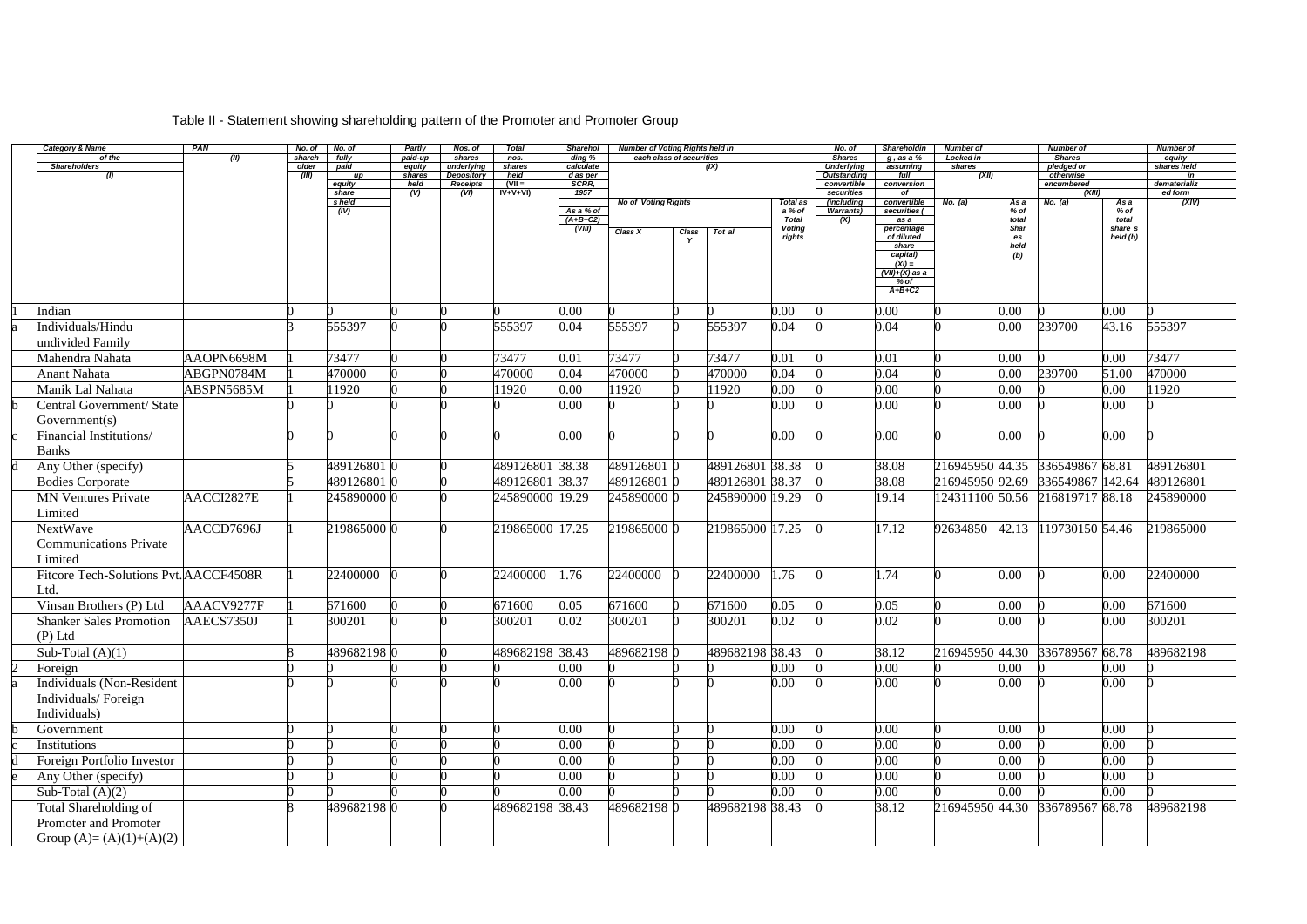## Table III - Statement showing shareholding pattern of the Public shareholder

|   | Category & Name of the Shareholders                                         | PAN(II)    | Nos. of<br>shareh<br>older (III) | No. of fully paid<br>up equity share s<br>held (IV) | Partly<br>paid-up<br>equity<br>shares<br>held<br>(V) | Nos. of<br>shares<br>underlying<br><b>Depository</b><br>Receipts<br>(VI) | Total nos.<br>shares held<br>$VII =$<br>$IV + V + VI$ | Sharehol<br>ding %<br>calculate<br>d as per<br>SCRR,<br>1957<br>As a % of | <b>No of Voting Rights</b> |                      | Number of Voting Rights held in each class of<br>securities<br>(IX) | <b>Total as</b>                                   | No. of<br><b>Shares</b><br><b>Underlying</b><br><b>Outstanding</b><br>convertible<br>securities<br>(including | <b>Total</b><br>shareholdin<br>$g$ , as a $%$<br>assuming<br>full<br>conversion<br>οf |     | Number of<br>Locked in<br>shares<br>(XII)<br>As a<br>No. |                                      | Number of<br><b>Shares</b><br>pledged or<br>otherwise<br>encumbered<br>(XIII)<br>As a | Number of<br>equity shares<br>held in<br>dematerializ ed<br>form (XIV) |
|---|-----------------------------------------------------------------------------|------------|----------------------------------|-----------------------------------------------------|------------------------------------------------------|--------------------------------------------------------------------------|-------------------------------------------------------|---------------------------------------------------------------------------|----------------------------|----------------------|---------------------------------------------------------------------|---------------------------------------------------|---------------------------------------------------------------------------------------------------------------|---------------------------------------------------------------------------------------|-----|----------------------------------------------------------|--------------------------------------|---------------------------------------------------------------------------------------|------------------------------------------------------------------------|
|   |                                                                             |            |                                  |                                                     |                                                      |                                                                          |                                                       | $(A+B+C2)$<br>VIII                                                        | Class X                    | Class<br>$\mathbf v$ | Tot al                                                              | a % of<br><b>Total</b><br><b>Voting</b><br>rights | <b>Warrants)</b><br>(X)                                                                                       | convertible<br>securities<br>(as a<br>percentage<br>of diluted<br>share<br>capital)   | (a) | % of<br>total<br><b>Shar</b><br>es<br>held<br>(b)        | No.<br>(No<br>ap<br>pli<br>ca<br>ble | % of<br>total<br>share<br>s held<br>(Not<br>applic<br>able)                           |                                                                        |
|   |                                                                             |            |                                  |                                                     |                                                      |                                                                          |                                                       |                                                                           |                            |                      |                                                                     |                                                   |                                                                                                               | (XI)                                                                                  |     |                                                          | (a)                                  | (b)                                                                                   |                                                                        |
|   | <b>Institutions</b><br>Mutual Funds/                                        |            |                                  | 4802                                                |                                                      |                                                                          | 4802                                                  | 0.00<br>0.00                                                              | 4802                       |                      | 4802                                                                | 0.00<br>0.00                                      |                                                                                                               | 0.00<br>0.00                                                                          |     | 0.00<br>0.00                                             |                                      |                                                                                       | 972                                                                    |
|   | <b>Venture Capital Funds</b>                                                |            |                                  |                                                     |                                                      |                                                                          |                                                       | 0.00                                                                      |                            |                      |                                                                     | 0.00                                              |                                                                                                               | 0.00                                                                                  |     | 0.00                                                     |                                      |                                                                                       |                                                                        |
|   | <b>Alternate Investment Funds</b>                                           |            |                                  |                                                     |                                                      |                                                                          |                                                       | 0.00                                                                      |                            |                      |                                                                     | 0.00                                              |                                                                                                               | 0.00                                                                                  |     | 0.00                                                     |                                      |                                                                                       |                                                                        |
|   | <b>Foreign Venture Capital Investors</b>                                    |            |                                  |                                                     |                                                      |                                                                          |                                                       | 0.00                                                                      |                            |                      |                                                                     | 0.00                                              |                                                                                                               | 0.00                                                                                  |     | 0.00                                                     |                                      |                                                                                       |                                                                        |
|   | <b>Foreign Portfolio Investors</b>                                          |            | 57                               | 57009710                                            |                                                      |                                                                          | 57009710                                              | 4.47                                                                      | 57009710                   |                      | 57009710                                                            | 4.47                                              |                                                                                                               | 4.44                                                                                  |     | 0.00                                                     |                                      |                                                                                       | 57009710                                                               |
|   | <b>Financial Institutions/ Banks</b>                                        |            |                                  | 16763636                                            |                                                      |                                                                          | 16763636                                              | 1.32                                                                      | 16763636                   |                      | 16763636                                                            | 1.32                                              |                                                                                                               | 1.31                                                                                  |     | 0.00                                                     |                                      |                                                                                       | 16762536                                                               |
|   | <b>IDBI BANK LTD.</b>                                                       | AABCI8842G |                                  | 13326109                                            |                                                      |                                                                          | 13326109                                              | 1.05                                                                      | 13326109                   |                      | 13326109                                                            | 1.05                                              |                                                                                                               | 1.04                                                                                  |     | 0.00                                                     |                                      |                                                                                       | 13325009                                                               |
|   | <b>Insurance Companies</b>                                                  |            |                                  | 521000                                              |                                                      |                                                                          | 521000                                                | 0.04                                                                      | 521000                     |                      | 521000                                                              | 0.04                                              |                                                                                                               | 0.04                                                                                  |     | 0.00                                                     |                                      |                                                                                       | 521000                                                                 |
|   | <b>Provident Funds/ Pension Funds</b>                                       |            |                                  |                                                     |                                                      |                                                                          |                                                       | 0.00                                                                      |                            |                      |                                                                     | 0.00                                              |                                                                                                               | 0.00                                                                                  |     | 0.00                                                     |                                      |                                                                                       |                                                                        |
|   | Any Other (specify)                                                         |            | 25                               | 16125                                               |                                                      |                                                                          | 16125                                                 | 0.00                                                                      | 16125                      |                      | 16125                                                               | 0.00                                              |                                                                                                               | 0.00                                                                                  |     | 0.00                                                     |                                      |                                                                                       | 6905                                                                   |
|   | Other                                                                       |            | 22                               | 10820                                               |                                                      |                                                                          | 10820                                                 | 0.00                                                                      | 10820                      |                      | 10820                                                               | 0.00                                              |                                                                                                               | 0.00                                                                                  |     | 0.00                                                     |                                      |                                                                                       | 5200                                                                   |
|   | Other                                                                       |            |                                  | 5305                                                |                                                      |                                                                          | 5305                                                  | 0.00                                                                      | 5305                       |                      | 5305                                                                | 0.00                                              |                                                                                                               | 0.00                                                                                  |     | 0.00                                                     |                                      |                                                                                       | 1705                                                                   |
|   | Sub-Total $(B)(1)$                                                          |            | 106                              | 74315273                                            |                                                      |                                                                          | 74315273                                              | 5.83                                                                      | 74315273                   |                      | 74315273                                                            | 5.83                                              |                                                                                                               | 5.79                                                                                  |     | 0.00                                                     |                                      |                                                                                       | 74301123                                                               |
|   | Central Government/ State                                                   |            |                                  | 5000                                                |                                                      |                                                                          | 5000                                                  | 0.00                                                                      | 5000                       |                      | 5000                                                                | 0.00                                              |                                                                                                               | 0.00                                                                                  |     | 0.00                                                     |                                      |                                                                                       | 5000                                                                   |
|   | Government(s)/ President of India                                           |            |                                  |                                                     |                                                      |                                                                          |                                                       |                                                                           |                            |                      |                                                                     |                                                   |                                                                                                               |                                                                                       |     |                                                          |                                      |                                                                                       |                                                                        |
|   | Sub-Total $(B)(2)$                                                          |            |                                  | 5000                                                |                                                      |                                                                          | 5000                                                  | 0.00                                                                      | 5000                       |                      | 5000                                                                | 0.00                                              |                                                                                                               | 0.00                                                                                  |     | 0.00                                                     |                                      |                                                                                       | 5000                                                                   |
|   | Non-institutions                                                            |            |                                  |                                                     |                                                      |                                                                          |                                                       | 0.00                                                                      |                            |                      |                                                                     | 0.00                                              |                                                                                                               | 0.00                                                                                  |     | 0.00                                                     |                                      |                                                                                       |                                                                        |
|   | Individuals -                                                               |            | 223260                           | 395409331                                           |                                                      |                                                                          | 395409331                                             | 31.03                                                                     | 395409331                  |                      | 395409331 31.03                                                     |                                                   |                                                                                                               | 30.78                                                                                 |     | 0.00                                                     |                                      |                                                                                       | 395086376                                                              |
|   | Individual shareholders holding nominal<br>share capital up to Rs. 2 lakhs. |            | 223120                           | 300094070                                           |                                                      |                                                                          | 300094070 23.55                                       |                                                                           | 300094070 0                |                      | 300094070 23.55                                                     |                                                   |                                                                                                               | 23.36                                                                                 |     | 0.00                                                     |                                      |                                                                                       | 299771115                                                              |
|   | Individual shareholders holding nominal                                     |            | 140                              | 95315261                                            |                                                      |                                                                          | 95315261                                              | 7.48                                                                      | 95315261                   |                      | 95315261                                                            | 7.48                                              |                                                                                                               | 7.42                                                                                  |     | 0.00                                                     |                                      |                                                                                       | 95315261                                                               |
|   | share capital in excess of Rs. 2 lakhs.                                     |            |                                  |                                                     |                                                      |                                                                          |                                                       |                                                                           |                            |                      |                                                                     |                                                   |                                                                                                               |                                                                                       |     |                                                          |                                      |                                                                                       |                                                                        |
|   | NBFCs registered with RBI                                                   |            | 20                               | 1525090                                             |                                                      |                                                                          | 1525090                                               | 0.12                                                                      | 1525090                    |                      | 1525090                                                             | 0.12                                              |                                                                                                               | 0.12                                                                                  |     | 0.00                                                     |                                      |                                                                                       | 1525090                                                                |
|   | Employee Trusts                                                             |            |                                  |                                                     |                                                      |                                                                          |                                                       | 0.00                                                                      |                            |                      |                                                                     | 0.00                                              |                                                                                                               | 0.00                                                                                  |     | 0.00                                                     |                                      |                                                                                       |                                                                        |
| d | Overseas Depositories (holding DRs)                                         |            |                                  |                                                     |                                                      |                                                                          |                                                       | 0.00                                                                      |                            |                      |                                                                     | 0.00                                              |                                                                                                               | 0.00                                                                                  |     | 0.00                                                     |                                      |                                                                                       |                                                                        |
|   | (balancing figure)                                                          |            |                                  |                                                     |                                                      |                                                                          |                                                       |                                                                           |                            |                      |                                                                     |                                                   |                                                                                                               |                                                                                       |     |                                                          |                                      |                                                                                       |                                                                        |
|   | Any Other (specify)                                                         |            | 4832                             | 313440302                                           |                                                      |                                                                          | 313440302 24.60                                       |                                                                           | 313440302 0                |                      | 313440302 24.60                                                     |                                                   | 10000000 25.18                                                                                                |                                                                                       |     | 0.00                                                     |                                      |                                                                                       | 313289322                                                              |
|   | <b>Bodies Corporate</b>                                                     |            | 2136                             | 304015667                                           |                                                      |                                                                          | 304015667 23.86                                       |                                                                           | 304015667 0                |                      | 304015667 23.86                                                     |                                                   |                                                                                                               | 23.67                                                                                 |     | 0.00                                                     |                                      |                                                                                       | 303983797                                                              |
|   | Non-Resident Indian (NRI)                                                   |            | 2678                             | 9322221                                             |                                                      |                                                                          | 9322221                                               | 0.73                                                                      | 9322221                    |                      | 9322221                                                             | 0.73                                              | 10000000 1.50                                                                                                 |                                                                                       |     | 0.00                                                     |                                      |                                                                                       | 9204111                                                                |
|   | <b>Overseas Corporate Bodies</b>                                            |            |                                  | 38250                                               |                                                      |                                                                          | 38250                                                 | 0.00                                                                      | 38250                      |                      | 38250                                                               | 0.00                                              |                                                                                                               | 0.00                                                                                  |     | 0.00                                                     |                                      |                                                                                       | 37250                                                                  |
|   | Societies                                                                   |            |                                  | 520                                                 |                                                      |                                                                          | 520                                                   | 0.00                                                                      | 520                        |                      | 520                                                                 | 0.00                                              |                                                                                                               | 0.00                                                                                  |     | 0.00                                                     |                                      |                                                                                       | 520                                                                    |
|   | <b>Trusts</b>                                                               |            | 12                               | 63644                                               |                                                      |                                                                          | 63644                                                 | 0.00                                                                      | 63644                      |                      | 63644                                                               | 0.00                                              |                                                                                                               | 0.00                                                                                  |     | 0.00                                                     |                                      |                                                                                       | 63644                                                                  |
|   | RELIANCE INDUSTRIAL                                                         | AAACR5053R |                                  | 48532764                                            |                                                      |                                                                          | 48532764                                              | 3.81                                                                      | 48532764                   |                      | 48532764                                                            | 3.81                                              |                                                                                                               | 3.78                                                                                  |     | 0.00                                                     |                                      |                                                                                       | 48532764                                                               |
|   | <b>INVESTMENTS AND HOLDINGS</b>                                             |            |                                  |                                                     |                                                      |                                                                          |                                                       |                                                                           |                            |                      |                                                                     |                                                   |                                                                                                               |                                                                                       |     |                                                          |                                      |                                                                                       |                                                                        |
|   | TD.                                                                         |            |                                  |                                                     |                                                      |                                                                          |                                                       |                                                                           |                            |                      |                                                                     |                                                   |                                                                                                               |                                                                                       |     |                                                          |                                      |                                                                                       |                                                                        |
|   | MKJ ENTERPRISES LIMITED                                                     | AABCM7727L |                                  | 33633659                                            |                                                      |                                                                          | 33633659                                              | 2.64                                                                      | 33633659                   |                      | 33633659                                                            | 2.64                                              |                                                                                                               | 2.62                                                                                  |     | 0.00                                                     |                                      |                                                                                       | 33633659                                                               |
|   | Sub-Total $(B)(3)$                                                          |            | 228112                           | 710374723                                           |                                                      |                                                                          | 710374723 55.74                                       |                                                                           | 710374723 0                |                      | 710374723 55.74                                                     |                                                   | 10000000 56.08                                                                                                |                                                                                       |     | 0.00                                                     |                                      |                                                                                       | 709900788                                                              |
|   | Total Public Shareholding $(B)=$                                            |            | 228219                           | 784694996                                           |                                                      |                                                                          | 784694996 61.57                                       |                                                                           | 784694996 0                |                      | 784694996 61.57                                                     |                                                   | 10000000 61.87                                                                                                |                                                                                       |     | 0.00                                                     |                                      |                                                                                       | 784206911                                                              |
|   | $(B)(1)+(B)(2)+(B)(3)$                                                      |            |                                  |                                                     |                                                      |                                                                          |                                                       |                                                                           |                            |                      |                                                                     |                                                   |                                                                                                               |                                                                                       |     |                                                          |                                      |                                                                                       |                                                                        |